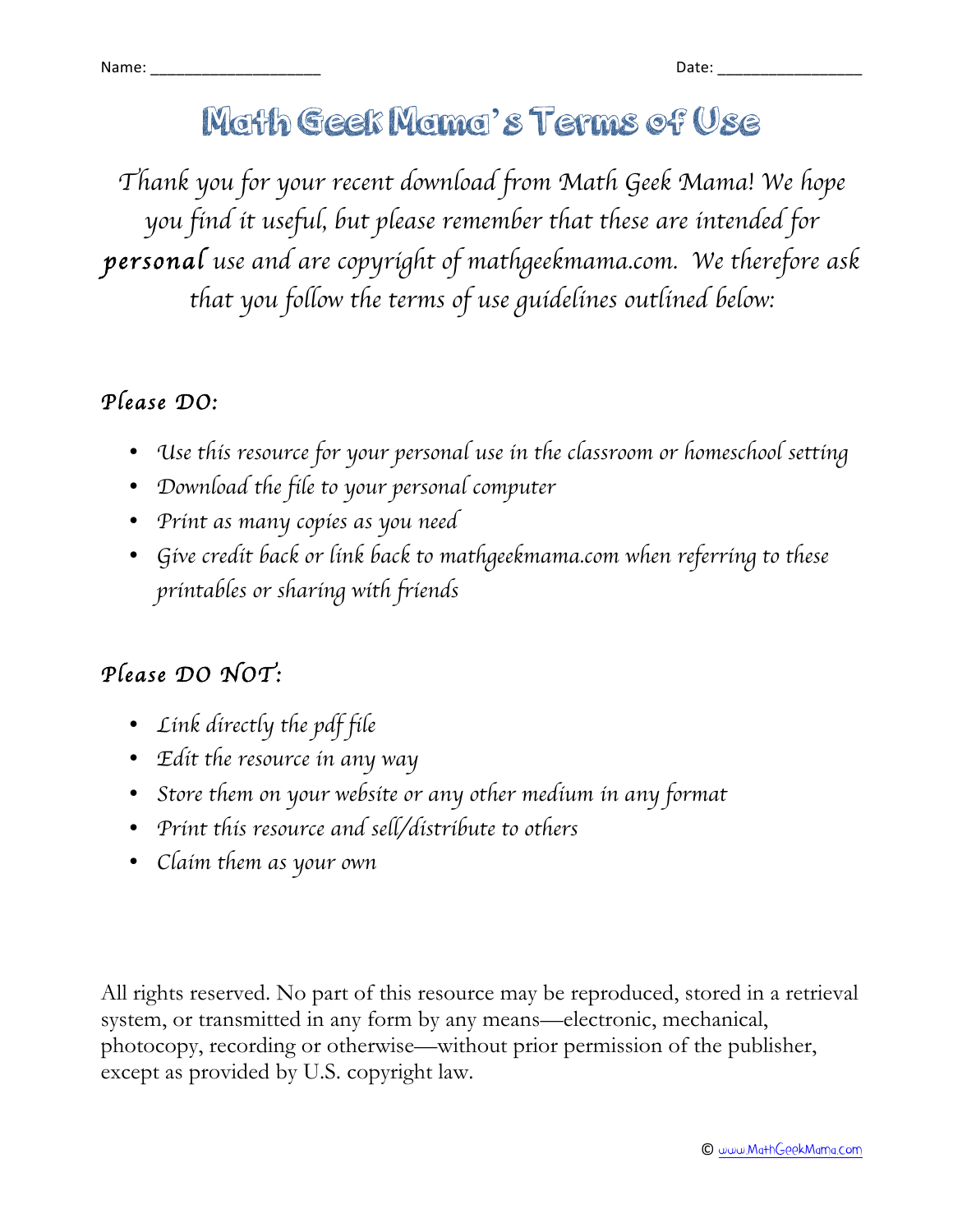# Translating Math Language

#### **Let's face it, math is a language all it's own! Use this helpful guide to translate**  word problems into mathematical models.  $\circledcirc$

#### **Clue Words:**

| Sum-        | Twice-     | Times-         |
|-------------|------------|----------------|
| Increased-  | Less than- | Product-       |
| Difference- | More than- | Times the sum- |
| A number-   | Is-        |                |
|             |            |                |
|             |            |                |

#### **Examples:**

"Five less than three times a number"  $\rightarrow$ 

"Twice the sum of a number and five"  $\rightarrow$ 

"Five increased by four times a number"  $\rightarrow$ 

"Twice a number decreased by ten"  $\rightarrow$